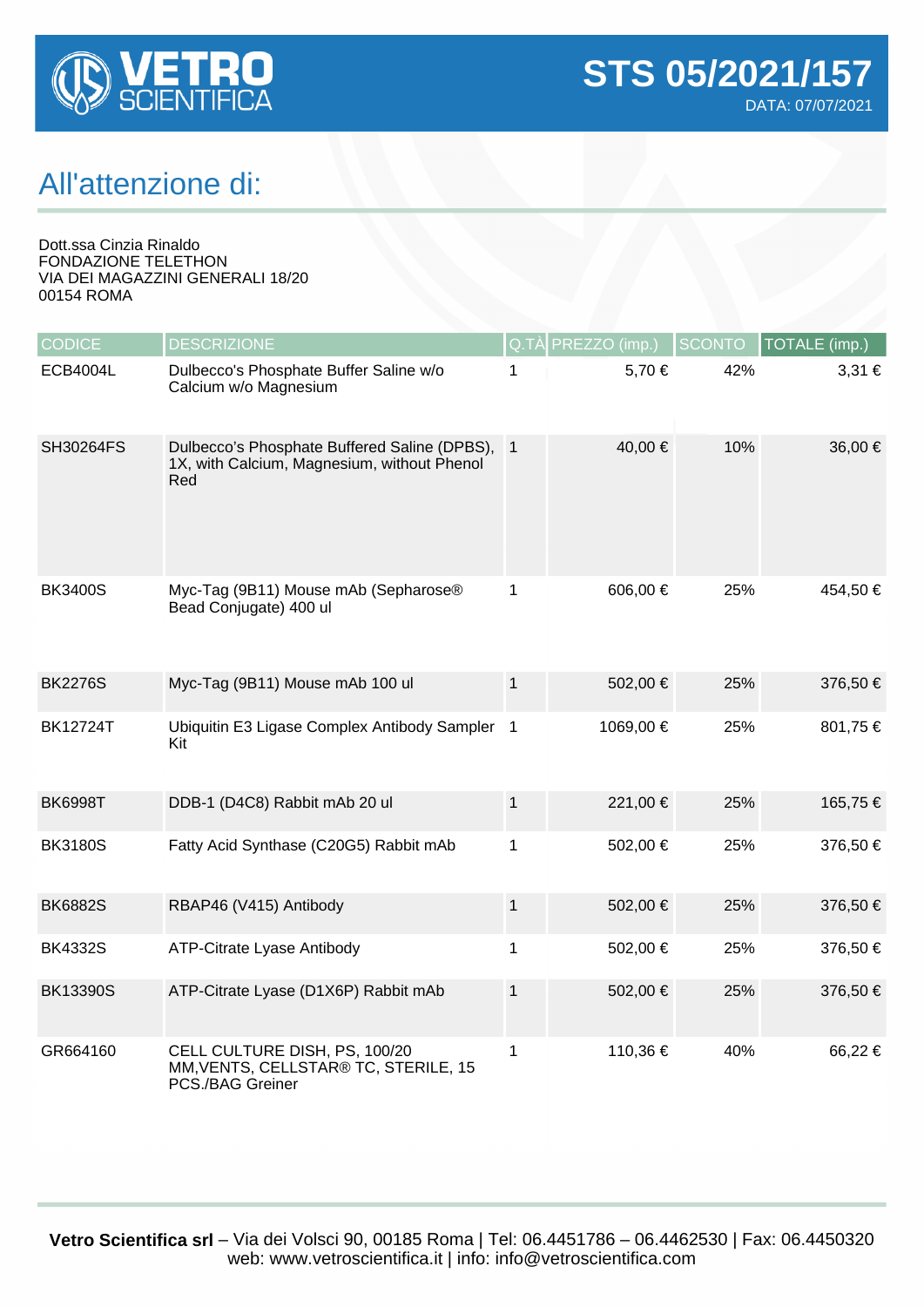

**STS 05/2021/157**

DATA: 07/07/2021

| <b>CODICE</b> | <b>DESCRIZIONE</b>                                                                                                                              | Q.TÀ PREZZO (imp.) SCONTO |     | TOTALE (imp.) |
|---------------|-------------------------------------------------------------------------------------------------------------------------------------------------|---------------------------|-----|---------------|
| GR227261      | TUBE, 50 ML, PP, 30/115 MM, CONICAL<br>BOTTOM, CELLSTAR®, BLUE SCREW CAP,<br>NATURAL, GRADUATED, WRITING AREA,<br>STERILE, 20 PCS./BAG Greiner  | $85.94 \in$               | 40% | 51,56 €       |
| GR188271      | TUBE, 15 ML, PP, 17/120 MM, CONICAL<br>BOTTOM, CELLSTAR®, BLUE SCREW CAP,<br>NATURAL, GRADUATED, WRITING AREA,<br>STERILE, 100 PCS./BAG Greiner | 163.50 €                  | 40% | 98,10 $\in$   |

| EPS05N   | Primo Pet pre-sterilized 5ml individually pack<br>4x50pz Euroclone                                                                          | $37.02 \in$ | 40% | 22.21 € |
|----------|---------------------------------------------------------------------------------------------------------------------------------------------|-------------|-----|---------|
| GR126263 | CRYO.S, 2 ML, PP, ROUND<br>BOTTOM, EXTERNAL THREAD, NATURAL<br>SCREW CAP, WRITING AREA, STARFOOT,<br>NATURAL, STERILE, 100 PCS./BAG Greiner | 151.60 €    | 40% | 90.96 € |

| GR802202         | CRYO RACK FOR 81 CRYO.S, PP,<br>NATURAL, LID NATURAL 20 pcs                                          |                | 109,98 €   | 40% | 65,99 €    |
|------------------|------------------------------------------------------------------------------------------------------|----------------|------------|-----|------------|
| <b>ECB4053L</b>  | Dulbecco's Phosphate Buffered Saline 500 ml                                                          | $\overline{1}$ | $9,40 \in$ | 40% | $5,64 \in$ |
| <b>SH30264FS</b> | Dulbecco's Phosphate Buffered Saline (DPBS), 1<br>1X, with Calcium, Magnesium, without Phenol<br>Red |                | 40.00 €    | 15% | 34,00 €    |